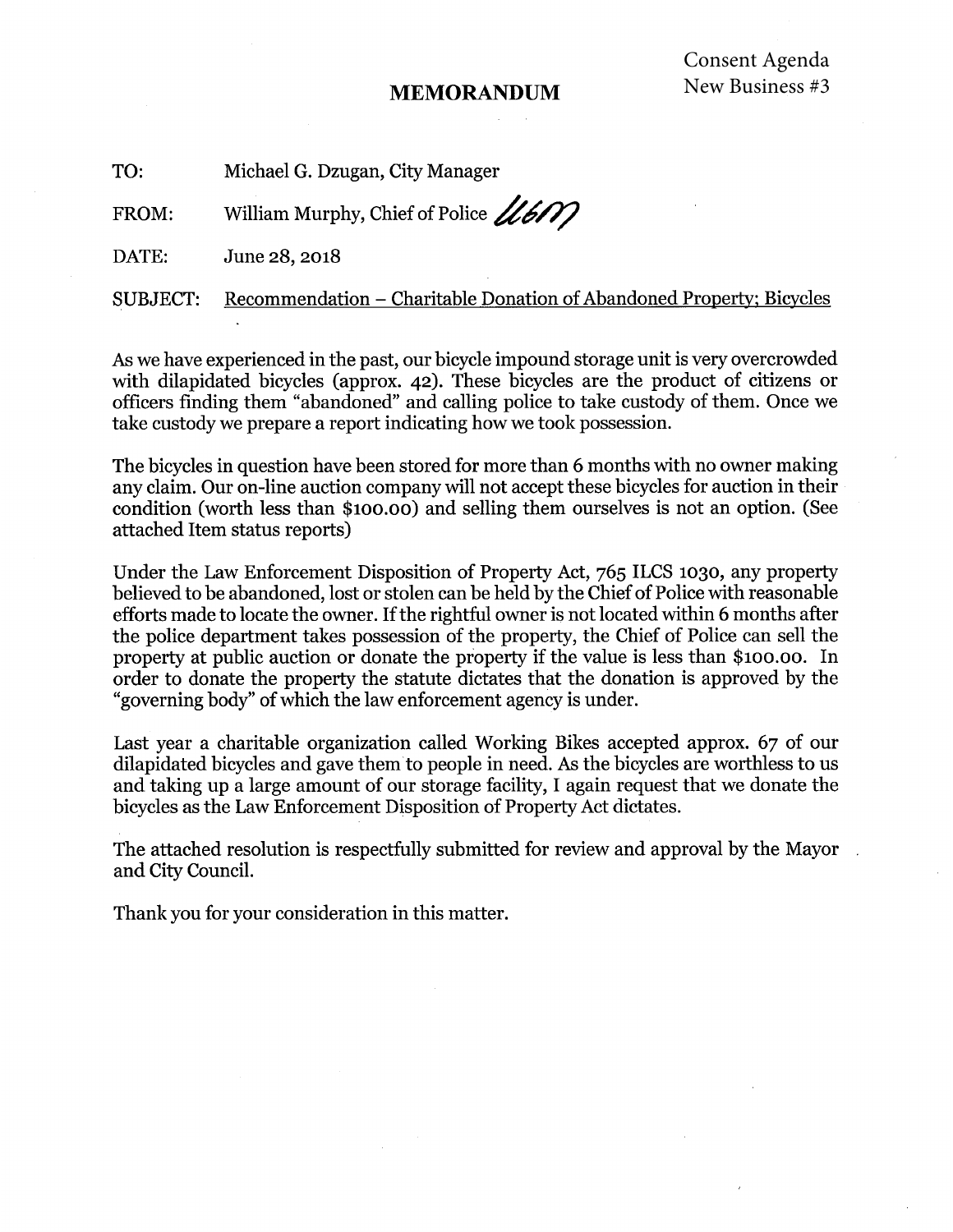#### **RESOLUTION R-2018- A RESOLUTION AUTHORIZING THE DISPOSAL OF CERTAIN SURPLUS PROPERTY**

WHEREAS, the Wheaton Police Departments impound storage unit contains approximately 42 dilapidated bicycles; and

WHEREAS, under the Law Enforcement Disposition of Property Act, 765 ILCS 1030, any property believed to abandoned, lost or stolen can be held by the Chief of Police with reasonable efforts made to locate the owner, and if the rightful owner is not located within six months after the Police Department takes possession of the property, the Chief of Police can sell the property at public auction or donate the property if the value is less than \$100.00; and

WHEREAS, the bicycles contained in the impound garage storage unit will not be accepted for auction in their current condition as the value is less than \$100.00; and,

WHEREAS, a charitable organization called Working Bikes will accept large quantities of dilapidated bicycles, restore them and give them to people in need.

NOW, THEREFORE, BE IT RESOLVED by the Mayor and City Council of the City of Wheaton, Illinois, that the City Manager is authorized to dispose of the bicycles currently contained in the Police Department impound storage unit by means of donating the bicycles to Working Bikes in their "as-is" condition.

ADOPTED this  $16<sup>th</sup>$  day of July 2018.

ATTEST:

Mayor

City Clerk

Roll Call Vote:

Ayes: Nays: Absent: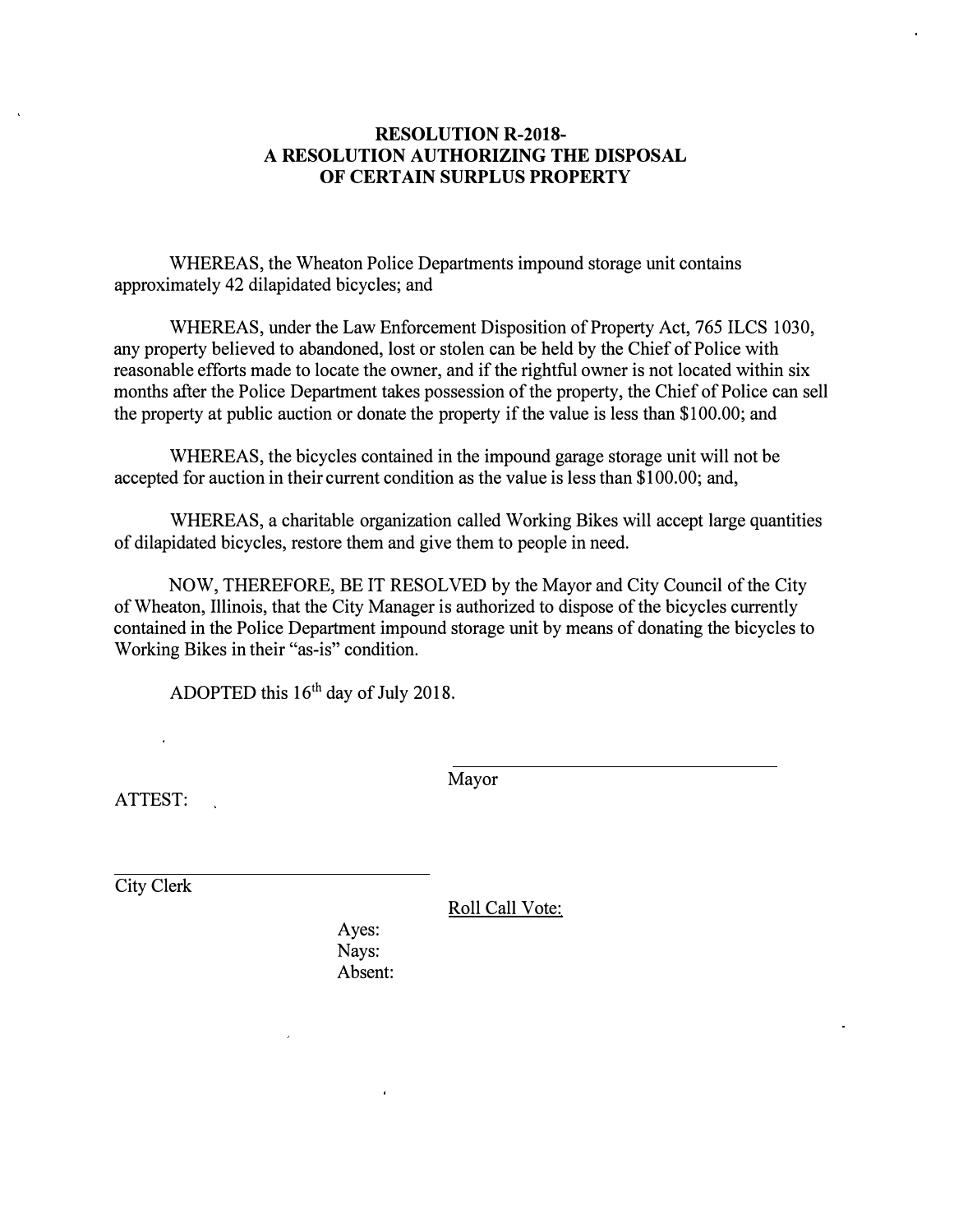#### **MEMORANDUM**

TO: Chief of Police J. Volpe

FROM: Deputy Chief W. Murphy

DATE: May 16, 2018

**SUBJECT: Abandoned Property - Bicycles** 

There are currently 42 bicycles being maintained in Property Storage. Each of the bicycles has an estimated value under \$100 and have been retained in our custody for more than 6 months. A thorough screening was performed, the noted bicycles have no known owners and are not identified in law enforcement databases as stolen property. These conditions comply with the statutory requirements for charitable donation as dictated by 765 ILCS 1030 Law Enforcement Disposition of Property Act.

In previous years the police department received authorization to donate bicycles to the charitable organization Working Bikes. The donations have been handled seamlessly every year. The organization will come to the police department with trucks and volunteers, which ensures virtually no impact on our time or resources.

I recommend we seek approval to donate the bicycles to Working Bikes. There are no feasible auction locations and the continued storage of the property is not practical or efficient. The list of bicycles ready for disposal is attached to this memorandum.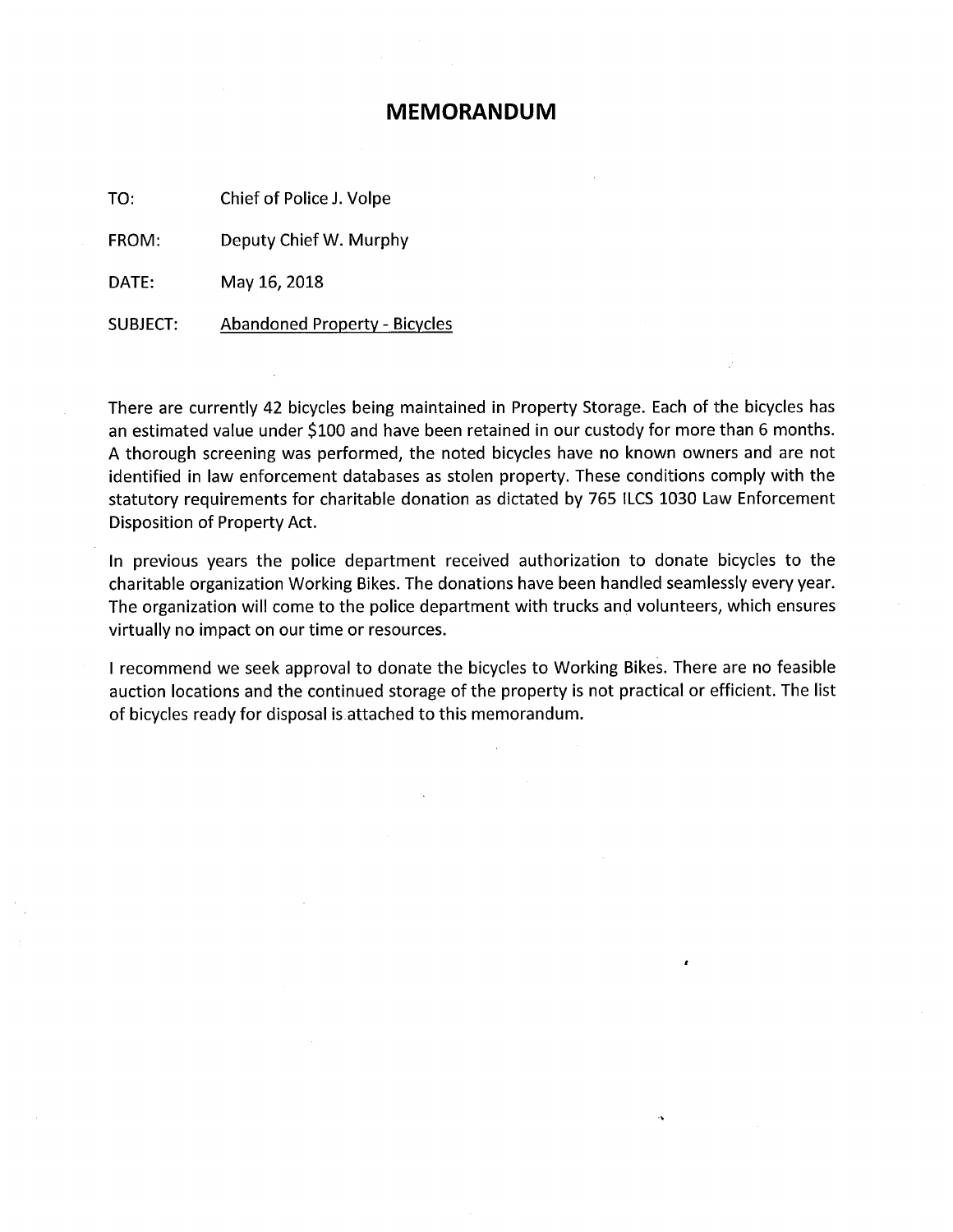#### **WHEATON POLICE DEPARTMENT**

#### **INTEROFFICE MEMORANDUM**

TO: DEPUTY CHIEF WILLIAM MURPHY FROM: PROPERTY CONTROL OFFICER JO ANN KUJAWINSKI **SUBJECT: BICYCLES READY FOR DONTATION** DATE: MAY 16, 2018

Attached is a list of 42 bicycles which are ready to be donated. Research was conducted on each bicycle and there are no known owners, the owners cannot be located; or the court has ordered the Wheaton Police Department to dispose of the property. Each bicycle was also checked through LEADS, NetRMS and SharePoint to confirm they were not reported stolen.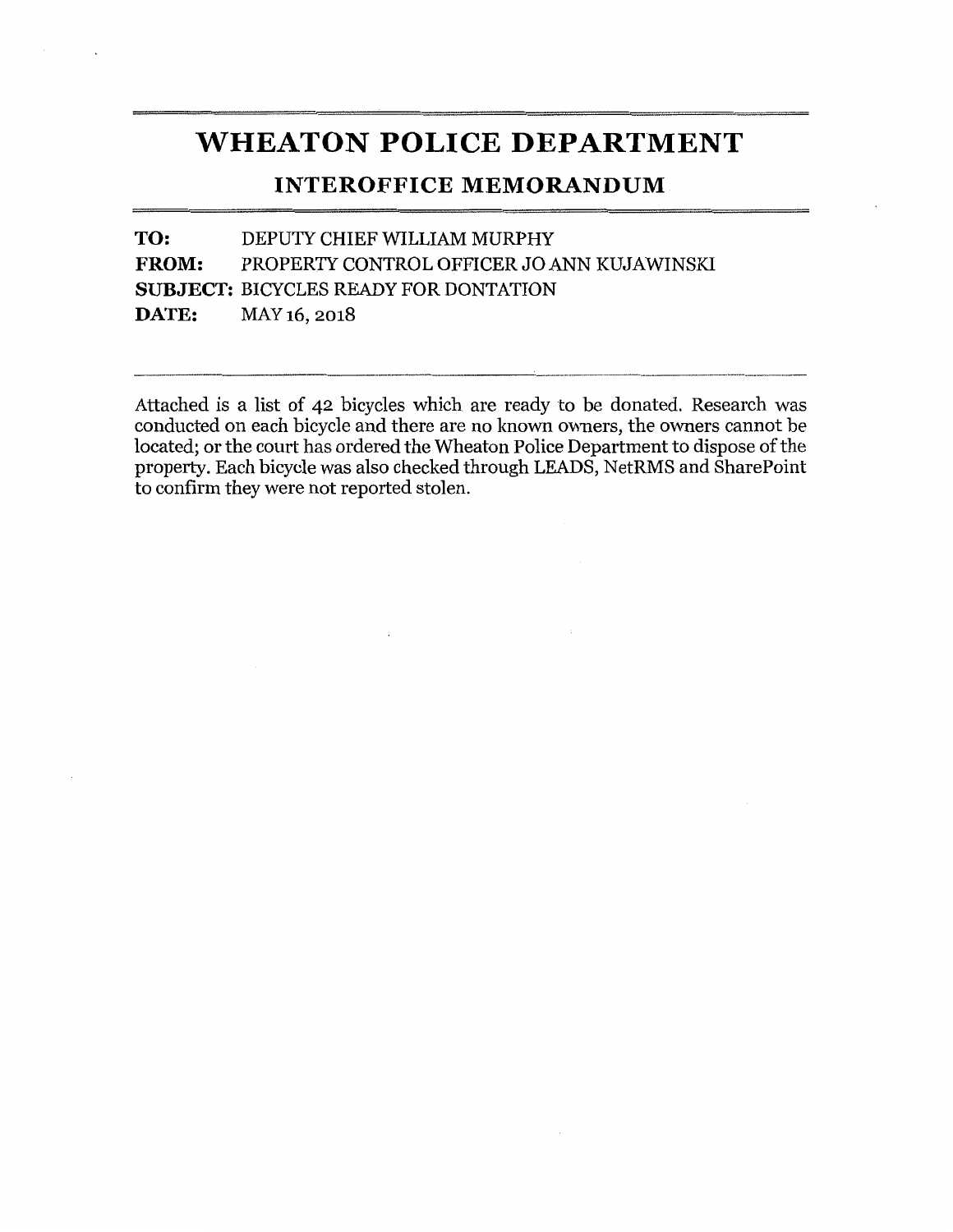| Item Process = AUCL - Send letter to Supervisor for auction<br>Case Number: 150603-0359<br>Case Officer: S017 Stringer, R.<br>Offense Date/Time: 06/03/2015 - 15:09Hrs                                                                                                                                                                                                                                 |
|--------------------------------------------------------------------------------------------------------------------------------------------------------------------------------------------------------------------------------------------------------------------------------------------------------------------------------------------------------------------------------------------------------|
| Offense: 0625 Residential Burglary<br>Item #: 001                                                                                                                                                                                                                                                                                                                                                      |
| A BUNITIN BUNITING TILET BING AND BILDET BILDET BILDET BUNITING<br>Packaging/Quantity/Item Type: Packaging/Quantity/Item Type: Vehicle Impound - Qty: 1 - Bicycle<br>Detail Description: Blk Boys 26" DK Bikes CincinnatiU51U66122<br>Current Custody: Stored In Location - Bank 33 / Bike Pound                                                                                                       |
| <b>Case Number: 160615-2284</b><br>Case Officer: S179 Bahno, Jan<br>Offense Date/Time: 06/15/2016 - 12:17Hrs<br>Offense: 6062 Found Property<br>Item $#: 001$<br>Packaging/Quantity/Item Type: Packaging/Quantity/Item Type: The following item was collected: - Qty: 1 - Bicycle<br>Detail Description: 20" 1 SPEED UNISEX ORANGE/WHITE MONGOOSE BICYCLE -FROZEN REAR BRAKE, RUSTY CHAINSNFA008LC1585 |
| Current Custody: Stored In Location - Bank 33 / Bike Pound                                                                                                                                                                                                                                                                                                                                             |
| Case Number: 160619-2943<br>Case Officer: S178 Hattabaugh, Jenny<br>Offense Date/Time: 06/19/2016 - 09:40Hrs<br>Offense: 6062 Found Property<br>TIMORINA IA OHIINAK III TAKI ITALIA BAHA III TAKI<br>Item #: 001                                                                                                                                                                                       |
| Packaging/Quantity/Item Type: Packaging/Quantity/Item Type: The following item was collected: - Qty: 1 - Bicycle<br>Detail Description: Schwinn Sidewinder, purple, men's style frame, multispeed, 26" wheels, silver metal water bottle holder on frame, black metal rack over<br>rear tire, HIllside Cyclery stickerSB507047<br>Current Custody: Stored In Location - Bank 33 / Bike Pound           |
| Case Officer: S176 Tim Boyle<br>Case Number: 160629-4405<br>Offense: 6062 Found Property<br>Offense Date/Time: 06/29/2016 - 16:13Hrs                                                                                                                                                                                                                                                                   |
| A ANNI ITEN TO HATTER THE THUI TAUTH THE THAT THE TAILER.<br>Item $#: 001$                                                                                                                                                                                                                                                                                                                             |
| Packaging/Quantity/Item Type: Packaging/Quantity/Item Type: The following item was collected: - Qty: 1 - Bicycle<br>Detail Description: Female, childs bike, pink 18 inch 1 speedGF09004958<br>Current Custody: Stored In Location - Bank 33 / Bike Pound                                                                                                                                              |
| Case Number: 160701-0048<br>Case Officer: S178 Hattabaugh, Jenny<br>Offense Date/Time: 07/01/2016 - 11:30Hrs<br>Offense: 6062 Found Property                                                                                                                                                                                                                                                           |
| <u>FINDININ IN DIIIIENI IIIN ISO ISOOFII OO III SOKI</u><br>Item #: 001                                                                                                                                                                                                                                                                                                                                |
| Packaging/Quantity/Item Type: Packaging/Quantity/Item Type: The following item was collected: - Qty: 1 - Bicycle<br>Detail Description: older, red Schwinn (unk) Deluxe American, no handle bars, crome fenders, 1 speed 26 inch white walled tiresC247803<br>Current Custody: Stored In Location - Bank 33 / Bike Pound                                                                               |
| Case Officer: S178 Hattabaugh, Jenny<br>Case Number: 160703-0369<br>Offense: 6062 Found Property<br>Offense Date/Time: 07/03/2016 - 11:09Hrs                                                                                                                                                                                                                                                           |
| <u>I I de liber i se sulli del liber de la contra la contra la contra la contra la contra la contra la contra la</u><br>Item $#: 001$<br>Packaging/Quantity/Item Type: Packaging/Quantity/Item Type: The following item was collected: - Qty: 1 - Bicycle<br>Detail Description: purple Murray Antares, 24", 21 speedGK51325817<br>Current Custody: Stored In Location - Bank 33 / Bike Pound          |
| Case Officer: S178 Hattabaugh, Jenny<br>Case Number: 160710-1394<br>Offense: 6062 Found Property<br>Offense Date/Time: 07/10/2016 - 13:45Hrs                                                                                                                                                                                                                                                           |
| <u> I d'ann an t-ann ann an 1988 (Bandar an Sìlleach) an </u><br>Item #: 001                                                                                                                                                                                                                                                                                                                           |
| Packaging/Quantity/Item Type: Packaging/Quantity/Item Type: The following item was collected: - Qty: 1 - Bicycle<br>Detail Description: men's, black, Schwinn Woodlands, 26" wheels, multispeed, Stuarts sticker on frame<br>Current Custody: Stored In Location - Bank 33 / Bike Pound                                                                                                                |
| Case Officer: S179 Bahno, Jan<br>Case Number: 160712-1609<br>Offense: 6062 Found Property<br>Offense Date/Time: 07/12/2016 - 10:55Hrs                                                                                                                                                                                                                                                                  |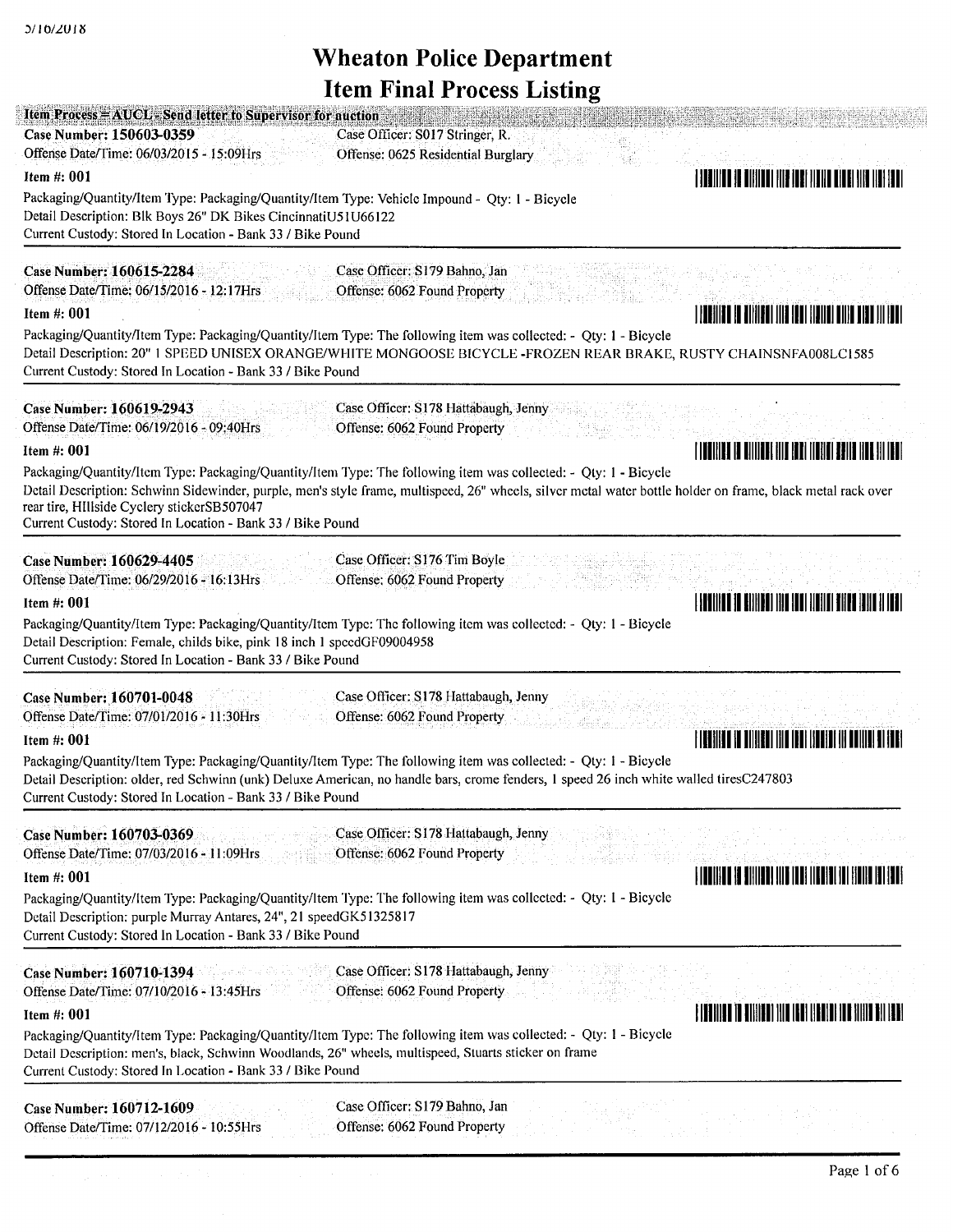| Case Number: 160712-1609<br>Case Officer: S179 Bahno, Jan<br>Offense Date/Time: 07/12/2016 - 10:55Hrs<br>Offense: 6062 Found Property                                                                                                                                                                                                                                                                                                                                                                                                                                                                                                                                                                                                                                                                                                                                                                                                                                                                           |                                                                                                                |
|-----------------------------------------------------------------------------------------------------------------------------------------------------------------------------------------------------------------------------------------------------------------------------------------------------------------------------------------------------------------------------------------------------------------------------------------------------------------------------------------------------------------------------------------------------------------------------------------------------------------------------------------------------------------------------------------------------------------------------------------------------------------------------------------------------------------------------------------------------------------------------------------------------------------------------------------------------------------------------------------------------------------|----------------------------------------------------------------------------------------------------------------|
| Item #: 001                                                                                                                                                                                                                                                                                                                                                                                                                                                                                                                                                                                                                                                                                                                                                                                                                                                                                                                                                                                                     | I ITALIYLAR ID OILIYLAYI IYO IDDI JIRDIHI INI OILLIR IDII EDHI                                                 |
| Packaging/Quantity/Item Type: Packaging/Quantity/Item Type: The following item was collected: - Qty: 1 - Bicycle<br>Detail Description: unisex TRIAX PK-7 18 spd 24" Silver/LimeGreen bicycle-no rear brakes99128690<br>Current Custody: Stored In Location - Bank 33 / Bike Pound                                                                                                                                                                                                                                                                                                                                                                                                                                                                                                                                                                                                                                                                                                                              |                                                                                                                |
| Case Number: 160715-2027<br>Case Officer: S176 Tim Boyle<br>Offense Date/Time: 07/15/2016 - 17:25Hrs<br>Offense: 6062 Found Property<br>Item $#: 001$                                                                                                                                                                                                                                                                                                                                                                                                                                                                                                                                                                                                                                                                                                                                                                                                                                                           | A FUNDICUM TRANSIDAI TITR TURI TERUTAL ITA BITATI TA EDAT                                                      |
| Packaging/Quantity/Item Type: Packaging/Quantity/Item Type: The following item was collected: - Qty: 1 - Bicycle<br>Detail Description: Gray, mens, 15 speed, RoadMaster QuarryRidge 29 inch BicycleSNFSD15DD0727<br>Current Custody: Stored In Location - Bank 33 / Bike Pound                                                                                                                                                                                                                                                                                                                                                                                                                                                                                                                                                                                                                                                                                                                                 |                                                                                                                |
| Case Number: 160723-3061<br>Case Officer: S179 Bahno, Jan<br>Offense Date/Time: 07/23/2016 - 10:29Hrs<br>Offense: 6062 Found Property<br>Item #: 001                                                                                                                                                                                                                                                                                                                                                                                                                                                                                                                                                                                                                                                                                                                                                                                                                                                            |                                                                                                                |
| Packaging/Quantity/Item Type: Packaging/Quantity/Item Type: The following item was collected: - Qty: 1 - Bicycle<br>Detail Description: 26" MENS' MULTI-SPEED BICYCLE - TURQUOISE/BLUE FRAME, WHITE HANDLBARS, SEAT, PEDALSD91280188<br>Current Custody: Stored In Location - Bank 33 / Bike Pound                                                                                                                                                                                                                                                                                                                                                                                                                                                                                                                                                                                                                                                                                                              |                                                                                                                |
|                                                                                                                                                                                                                                                                                                                                                                                                                                                                                                                                                                                                                                                                                                                                                                                                                                                                                                                                                                                                                 |                                                                                                                |
| Case Officer: S049 Krolikowski, Bob<br>Offense: 6062 Found Property                                                                                                                                                                                                                                                                                                                                                                                                                                                                                                                                                                                                                                                                                                                                                                                                                                                                                                                                             |                                                                                                                |
|                                                                                                                                                                                                                                                                                                                                                                                                                                                                                                                                                                                                                                                                                                                                                                                                                                                                                                                                                                                                                 | A INNIBIDIN AN MIIBEANT IBAN INNI BINNINE FAN INDI DUID FIND.                                                  |
|                                                                                                                                                                                                                                                                                                                                                                                                                                                                                                                                                                                                                                                                                                                                                                                                                                                                                                                                                                                                                 |                                                                                                                |
| Case Officer: S175 Hoye, Wesley A<br>Offense: 6062 Found Property                                                                                                                                                                                                                                                                                                                                                                                                                                                                                                                                                                                                                                                                                                                                                                                                                                                                                                                                               |                                                                                                                |
|                                                                                                                                                                                                                                                                                                                                                                                                                                                                                                                                                                                                                                                                                                                                                                                                                                                                                                                                                                                                                 | I INRIJINI SU BISILERI ILISO TURI FIBRITI SI ILIB ILI ELERI                                                    |
|                                                                                                                                                                                                                                                                                                                                                                                                                                                                                                                                                                                                                                                                                                                                                                                                                                                                                                                                                                                                                 |                                                                                                                |
|                                                                                                                                                                                                                                                                                                                                                                                                                                                                                                                                                                                                                                                                                                                                                                                                                                                                                                                                                                                                                 |                                                                                                                |
| Case Number: 160804-0462<br>Offense Date/Time: 08/04/2016 - 12:38Hrs<br>Item #: 001<br>Packaging/Quantity/Item Type: Packaging/Quantity/Item Type: The following item was collected: - Qty: 1 - Bicycle<br>Detail Description: boys, Magna Excitor mountain bicycle, red and gray in color. Serial #0923061709230617<br>Current Custody: Stored In Location - Bank 33 / Bike Pound<br><b>Case Number: 160808-0944</b><br>Offense Date/Time: 08/08/2016 - 17:03 Hrs<br>Item #: 001<br>Packaging/Quantity/Item Type: Packaging/Quantity/Item Type: The following item was collected: - Qty: 1 - Bicycle<br>Detail Description: purple Roasmaster Mt. Climber. 26"61185324<br>Current Custody: Stored In Location - Bank 33 / Bike Pound<br>Item #: 002<br>Packaging/Quantity/Item Type: Packaging/Quantity/Item Type: The following item was collected: - Qty: 1 - Bicycle<br>Detail Description: Dark green Giant Sedona bike. 26" no seatCC5H3856<br>Current Custody: Stored In Location - Bank 33 / Bike Pound | T TAALIAN DIE BIJN DIE VERBEURDE VAN DIE VAN DIE VAN DIE VAN DIE VAN DIE VAN DIE VAN DIE VAN DIE VAN DIE VAN D |
| Case Officer: S179 Bahno, Jan<br><b>Case Number: 160809-1029</b><br>Offense: 6062 Found Property<br>Offense Date/Time: 08/09/2016 - 07:57Hrs<br>Item #: 001                                                                                                                                                                                                                                                                                                                                                                                                                                                                                                                                                                                                                                                                                                                                                                                                                                                     |                                                                                                                |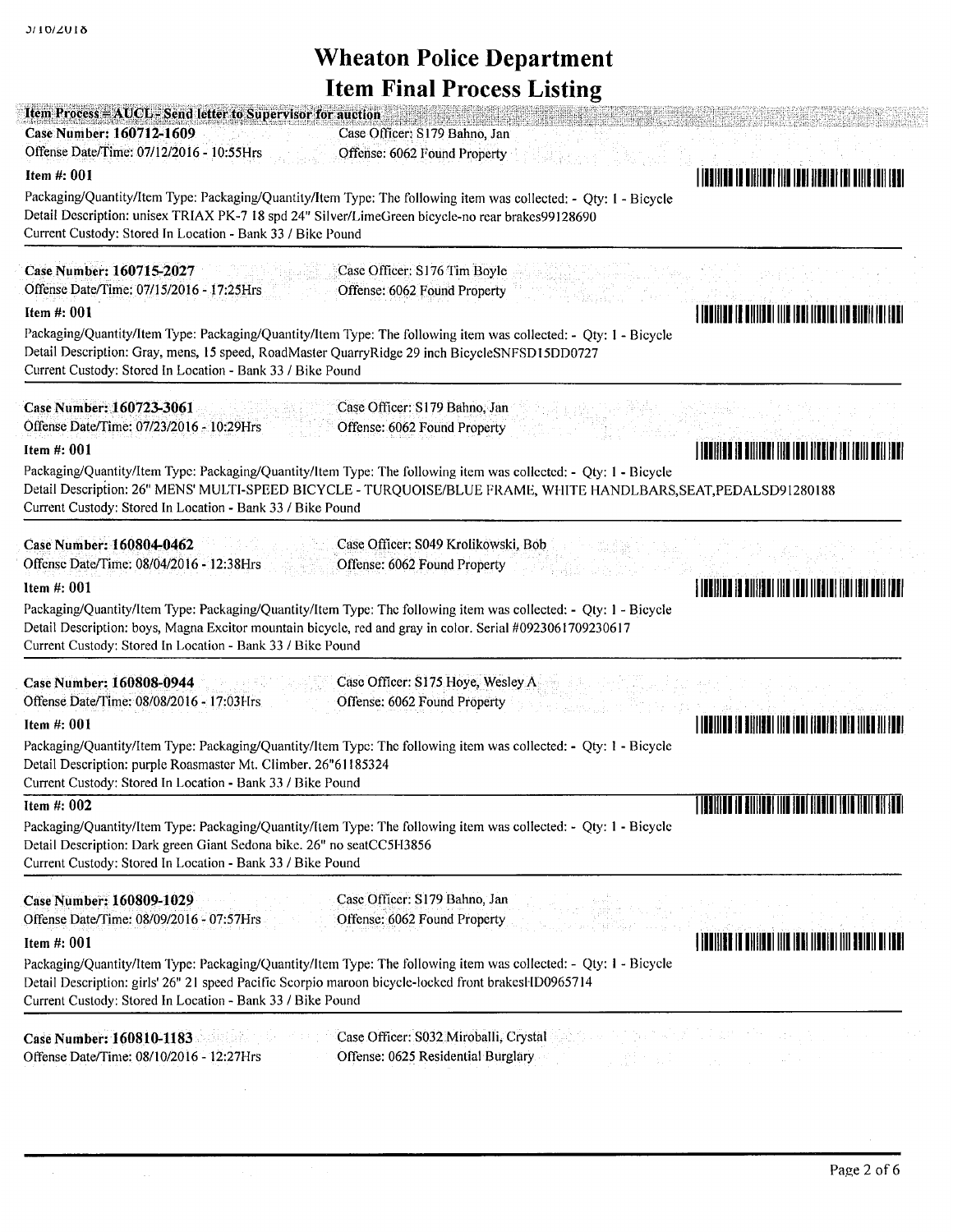.<br>PARTIJARIH DIPRIMANTISTISTI ILLETTI

| Item Process = AUCL - Send letter to Supervisor for auction<br>Case Number: 160810-1183<br>Case Officer: S032 Miroballi, Crystal<br>Offense Date/Time: 08/10/2016 - 12:27Hrs<br>Offense: 0625 Residential Burglary                                                                                                                                                                                                                                 |                                                                                                                |
|----------------------------------------------------------------------------------------------------------------------------------------------------------------------------------------------------------------------------------------------------------------------------------------------------------------------------------------------------------------------------------------------------------------------------------------------------|----------------------------------------------------------------------------------------------------------------|
| Item $#: 001$<br>Packaging/Quantity/Item Type: Packaging/Quantity/Item Type: Vehicle Impound - Qty: 1 - Bicycle<br>Detail Description: Black/White Razor 3Sixty 1 speed 20inch3101227071CNG1212106719<br>Current Custody: Stored In Location - Bank 33 / Bike Pound                                                                                                                                                                                | I I AN II I AN D'II I AN II I AN D'I AN II AN II AN II AN II AN II AN II AN II AN II AN II AN II AN II AN II A |
| <b>Case Number: 160810-1242</b><br>Case Officer: S176 Tim Boyle<br>Offense Date/Time: 08/10/2016 - 21:24Hrs<br>Offense: 6062 Found Property<br>Item #: 001<br>Packaging/Quantity/Item Type: Packaging/Quantity/Item Type: The following item was collected: - Qty: 1 - Bicycle<br>Detail Description: Black Mongoose Mountain bike 26 inch 21 speed missing left peddleSNSFD12EX2623<br>Current Custody: Stored In Location - Bank 33 / Bike Pound | <u> I reniine in Billiam (III) inn ithath inn ini 1881 iad i</u>                                               |
| Case Number: 160819-2350<br>Case Officer: S179 Bahno, Jan<br>Offense Date/Time: 08/19/2016 - 10:18Hrs<br>Offense: 6062 Found Property<br>Item #: 001<br>Packaging/Quantity/Item Type: Packaging/Quantity/Item Type: The following item was collected: - Qty: 1 - Bicycle<br>Detail Description: girls' 26' 21 speed Red FUJI NEVADA 4.0 bicycle w/cable lockICFJ9H02308G6817L0<br>Current Custody: Stored In Location - Bank 33 / Bike Pound       | I ISBN 1100 ID HIIIKOO IIIB AHDI IISBN 111 ANIIN DII BAD                                                       |
| Case Number: 160822-2739<br>Case Officer: S030 Klamerus, Rommy<br>Offense Date/Time: 08/19/2016 - 14:15Hrs<br>Offense: 6062 Found Property<br>Item #: 001<br>Packaging/Quantity/Item Type: Packaging/Quantity/Item Type: The following item was collected: - Qty: 1 - Bicycle<br>Detail Description: Men's blue mongoose mountain bikeSNFSD13C68277.<br>Current Custody: Stored In Location - Bank 33 / Bike Pound                                 | <u>E TROITIEN IN DITILIONE ITALIANE ITALIA TAIS NIITE RI TOOT</u>                                              |
| Case Officer: S175 Hoye, Wesley A<br>Case Number: 160823-2951<br>Offense Date/Time: 08/23/2016 - 14:44Hrs<br>Offense: 6062 Found Property<br>Item $#: 001$<br>Packaging/Quantity/Item Type: Packaging/Quantity/Item Type: The following item was collected: - Qty: 1 - Bicycle<br>Detail Description: TEAL MAGNA EXCITOR 21 SPEED GIRLS BIKE. BRAKES BROKEN.8575-70<br>Current Custody: Stored In Location - Bank 33 / Bike Pound                  | <u>i lokilloo is oliiloo liid lool lisuudi loll olii lool lool</u>                                             |
| Case Officer; S175 Hoye, Wesley A<br>Case Number: 160911-1720<br>Offense: 6062 Found Property<br>Offense Date/Time: 09/11/2016 - 18:59Hrs<br>Item #: 001<br>Packaging/Quantity/Item Type: Packaging/Quantity/Item Type: The following item was collected: - Qty: 1 - Bicycle<br>Detail Description: TREK MOUNTAINTRACK, PURPLE 21 SPEED GIRLS BIKECA8C7884<br>Current Custody: Stored In Location - Bank 33 / Bike Pound                           | I INNIHIN IN WIILING III BUU HUU HUU INDI KI DI SAN DI SONA                                                    |
| Case Officer: S175 Hoye, Wesley A<br>Case Number: 160919-2948<br>Offense: 6062 Found Property<br>Offense Date/Time: 09/19/2016 - 19:01 Hrs<br>Item #: 001<br>Packaging/Quantity/Item Type: Packaging/Quantity/Item Type: The following item was collected: - Qty: 1 - Bicycle<br>Detail Description: red schwinn ranger, 21 speed. 24"SNMNG10B59604<br>Current Custody: Stored In Location - Bank 33 / Bike Pound                                  | I I BILINDIA SHI BILINDIA INIDI JABI I I BILINI ISLAD I DHI ISL SHAL                                           |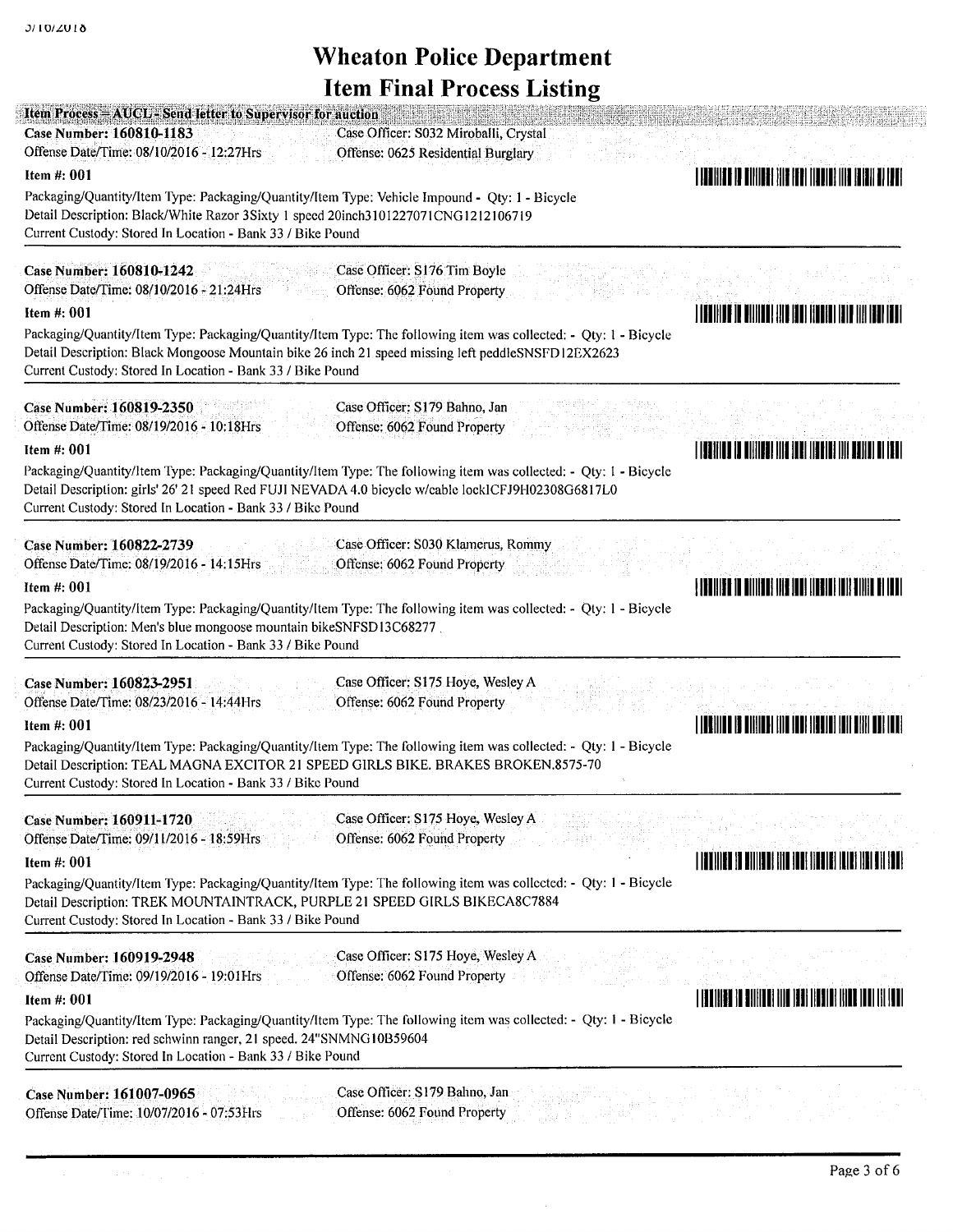| <b>Item Process = AUCL - Send letter to Supervisor for auction</b><br>Case Officer: S179 Bahno, Jan<br>Case Number: 161007-0965<br>Offense: 6062 Found Property<br>Offense Date/Time: 10/07/2016 - 07:53Hrs<br>Item $#: 001$<br>Packaging/Quantity/Item Type: Packaging/Quantity/Item Type: The following item was collected: - Qty: 1 - Bicycle<br>Detail Description: 26" red 1 speed Murray boy's bicycle-brake cables dis-engagedNONE FOUND<br>Current Custody: Stored In Location - Bank 33 / Bike Pound                                      | <u> I i dalile s is ciliber ilid i del libidad i suo ilid i dell</u>                                                  |
|----------------------------------------------------------------------------------------------------------------------------------------------------------------------------------------------------------------------------------------------------------------------------------------------------------------------------------------------------------------------------------------------------------------------------------------------------------------------------------------------------------------------------------------------------|-----------------------------------------------------------------------------------------------------------------------|
| Case Officer: S178 Hattabaugh, Jenny<br><b>Case Number: 161106-0906</b><br>Offense: 6062 Found Property<br>Offense Date/Time: 11/06/2016 - 11:41Hrs<br>Item #: 001<br>Packaging/Quantity/Item Type: Packaging/Quantity/Item Type: The following item was collected: - Qty: 1 - Bicycle<br>Detail Description: girls, Next Pretty in Pink, 20" one speed, pink, rear pegs, half a green bell on handle bars (top half missing)DJCH105215<br>Current Custody: Stored In Location - Bank 33 / Bike Pound                                              | <u> I la dheegaal ee dhiinad ind isaa isaacaan isaa dheegaalaa i</u>                                                  |
| Case Officer: S178 Hattabaugh, Jenny<br>Case Number: 161122-3351<br>Offense: 6062 Found Property<br>Offense Date/Time: 11/22/2016 - 11:08 Hrs<br>Item #: 001<br>Packaging/Quantity/Item Type: Packaging/Quantity/Item Type: The following item was collected: - Qty: 1 - Bicycle<br>Detail Description: girls, Schwinn Jasmine, light blue, one speed, 16" wheels, white tires-rear is split, white, plastic, flower shaped pedals, white hand grips<br>with paw printsSNFSD09H66198<br>Current Custody: Stored In Location - Bank 33 / Bike Pound | <u>   Ingilian In Alillan III an Indi Ilain as Isalinia II ann</u>                                                    |
| Case Officer: S179 Bahno, Jan<br>Case Number: 161125-3626<br>Offense: 6062 Found Property<br>Offense Date/Time: 11/25/2016 - 13:47Hrs<br>Item #: 001<br>Packaging/Quantity/Item Type: Packaging/Quantity/Item Type: The following item was collected: - Qty: 1 - Bicycle<br>Detail Description: 26" UNISEX RED FRAME 21 SPEED HUFFY POWERLINE BICYCLE - RAINBOW DECAL ON CROSS BARB00D062966<br>Current Custody: Stored In Location - Bank 33 / Bike Pound                                                                                         | J (BHI)IN S (9 MILITAN TILA TAH) ILAHIN HIR LIHIN BIL LANT                                                            |
| Case Officer: S179 Bahno, Jan<br><b>Case Number: 161210-1418</b><br>Offense: 6062 Found Property<br>Offense Date/Time: 12/10/2016 - 07:36Hrs<br>Item #: 001<br>Packaging/Quantity/Item Type: Packaging/Quantity/Item Type: The following item was collected: - Qty: 1 - Bicycle<br>Detail Description: MENS' RED 24" 21-SPD HUFFY LAKOTA BICYCLEACY06A022803<br>Current Custody: Stored In Location - Bank 33 / Bike Pound                                                                                                                         | I SAN ITALI IL DIITALI ITA TUDI TALITA DULLA LULLA ITALI                                                              |
| Case Officer: S178 Hattabaugh, Jenny<br>Case Number: 161229-4035<br>Offense: 6062 Found Property<br>Offense Date/Time: 12/29/2016 - 07:55Hrs<br>Item #: 001<br>Packaging/Quantity/Item Type: Packaging/Quantity/Item Type: The following item was collected: - Qty: 1 - Bicycle<br>Detail Description: Schwinn Trailway, girl's, white with light green fork, 20" wheels, 7 speeds, missing scat and pedalsSNIDC09507490<br>Current Custody: Stored In Location - Bank 33 / Bike Pound                                                             | <u>I LANDINIA LA RIMIARI INA INDI LEOLIA BRANI IN RIDI INDI </u>                                                      |
| Case Officer: S179 Bahno, Jan<br>Case Number: 161231-4334<br>Offense: 6062 Found Property<br>Offense Date/Time: 12/31/2016 - 09:00 Hrs<br>Item #: 001<br>Packaging/Quantity/Item Type: Packaging/Quantity/Item Type: The following item was collected: - Qty: 1 - Bicycle<br>Detail Description: 1 FALCON WAY - WNHSSNFSD12EP6524                                                                                                                                                                                                                  | <u> A TENENIA DE SU SITE A ESPECIA DE LA PARTE DE SUBLIMATION DE LA POLITICA DE LA POLITICA DE LA POLITICA DE LA </u> |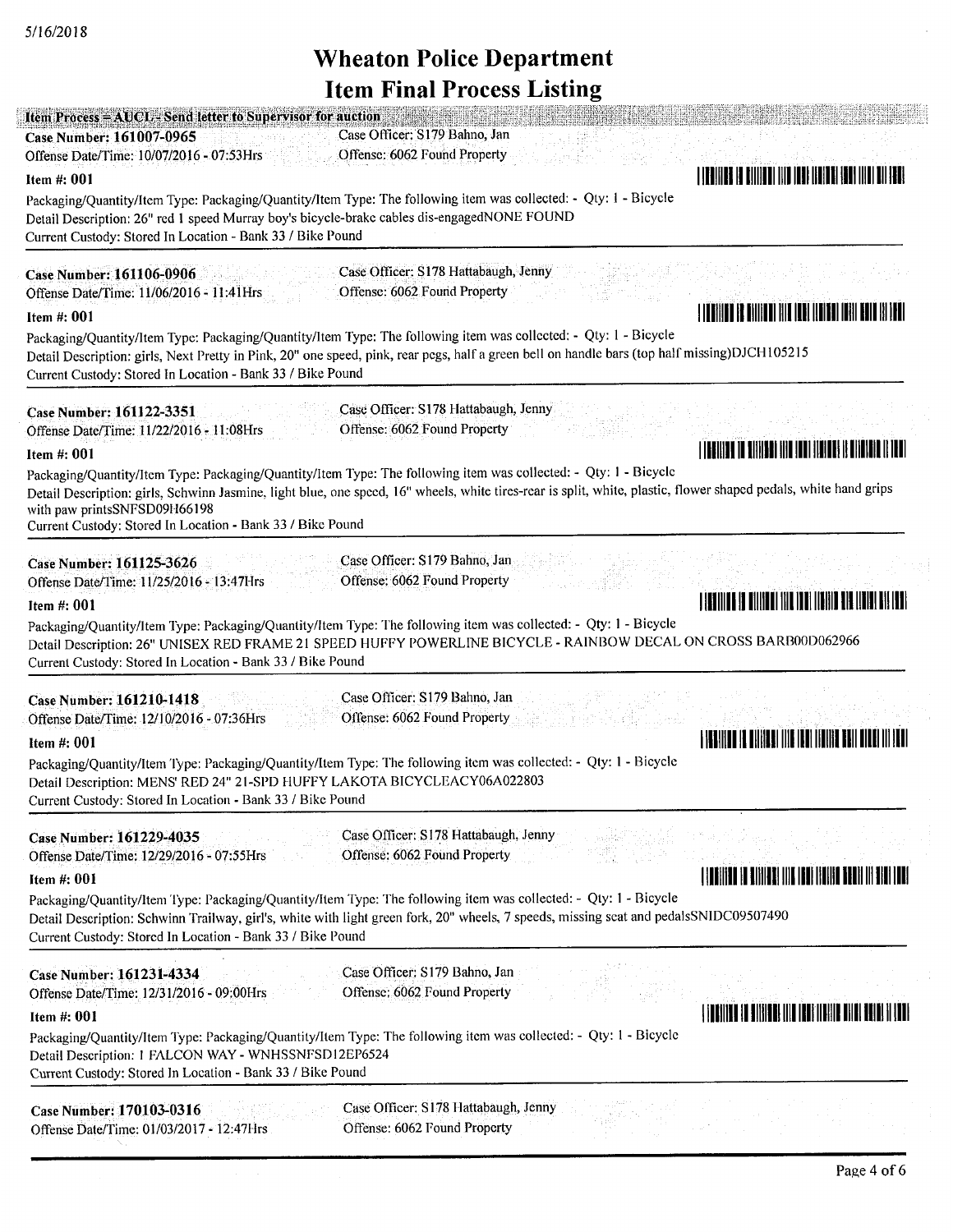| o<br>Item Process = AUCL - Send letter to Supervisor for auction<br>Case Officer: S178 Hattabaugh, Jenny<br><b>Case Number: 170103-0316</b><br>Offense: 6062 Found Property<br>Offense Date/Time: 01/03/2017 - 12:47Hrs<br>Item #: 001                                                                                                                                                                                                                                                                                   | <u>TILATIINE IN HIIIIANE IIIN ENEE IINEILA MENE IIIIN METANEI</u>     |
|--------------------------------------------------------------------------------------------------------------------------------------------------------------------------------------------------------------------------------------------------------------------------------------------------------------------------------------------------------------------------------------------------------------------------------------------------------------------------------------------------------------------------|-----------------------------------------------------------------------|
| Packaging/Quantity/Item Type: Packaging/Quantity/Item Type: The following item was collected: - Qty: 1 - Bicycle<br>Detail Description: women's, gold, Trek MultiTracker, multispeed (has other numbers on bottom of frame-difficult to read)TBT-0407<br>Current Custody: Stored In Location - Bank 33 / Bike Pound                                                                                                                                                                                                      |                                                                       |
| Case Officer: S175 Hoye, Wesley A<br><b>Case Number: 170111-1810</b><br>Offense: 6062 Found Property<br>Offense Date/Time: 01/11/2017 - 19:20Hrs<br>Item #: 001<br>Packaging/Quantity/Item Type: Packaging/Quantity/Item Type: The following item was collected: - Qty: 1 - Bicycle<br>Detail Description: 20" Trk Mountain Bike. Teal/ Purple lettering. Old condition.GY6107<br>Current Custody: Stored In Location - Bank 33 / Bike Pound                                                                             | I FORTING OF BILITING CITY INNI INDIAL TIM THE RIN THAT               |
| Case Officer: S178 Hattabaugh, Jenny<br>Case Number: 170301-0070<br>Offense: 6062 Found Property<br>Offense Date/Time: 03/01/2017 - 13:11Hrs<br>Item $#: 001$<br>Packaging/Quantity/Item Type: Packaging/Quantity/Item Type: The following item was collected: - Qty: 1 - Bicycle<br>Detail Description: men's Schwinn Searcher nx8, black, 26", 8 spced, plastic bag with bike6NIDC08H02<br>Current Custody: Stored In Location - Bank 33 / Bike Pound                                                                  | <u>   FRINGER (A BILITAR) INA FARI MARTIA ILAMENA FAFIANT</u>         |
| Case Officer: S178 Hattabaugh, Jenny<br>Case Number: 170306-1042<br>Offense: 6062 Found Property<br>Offense Date/Time: 03/05/2017 - 08:59Hrs<br>Item $#: 001$<br>Packaging/Quantity/Item Type: Packaging/Quantity/Item Type: The following item was collected: - Qty: 1 - Bicycle<br>Detail Description: Men's, silver Cannondale Adventure, multispeed, black and yellow OnGaurd "U" type lock, bracket on handlebars for<br>device7CC014F01620<br>Current Custody: Stored In Location - Bank 33 / Bike Pound           | <u> 1 I AN I II AN DE LI DE LI IN DE LA LI ANNE I ANNI AN I AN I </u> |
| Case Officer: S179 Bahno, Jan<br>Case Number: 170307-1181<br>Offense: 6062 Found Property<br>Offense Date/Time: 03/07/2017 - 06:59Hrs<br>Item #: 001<br>Packaging/Quantity/Item Type: Packaging/Quantity/Item Type: The following item was collected: - Qty: 1 - Bicycle<br>Detail Description: BLACK BOY'S BICYCLE - HUFFY FREE SPIRIT FASTBACK 24" 12 SPEED93502HUFFY10613<br>Current Custody: Stored In Location - Bank 33 / Bike Pound                                                                               | A THU INTU I AU U UILITUU III AN AN AN THA TUADH THU TUATH I AN TH    |
| Case Officer: S178 Hattabaugh, Jenny<br>Case Number: 170309-1619<br>Offense: 6062 Found Property<br>Offense Date/Time: 03/09/2017 - 14:26Hrs<br>Item $#: 001$<br>Packaging/Quantity/Item Type: Packaging/Quantity/Item Type: The following item was collected: - Qty: 1 - Bicycle<br>Detail Description: Ironman Tritalon Pro, blue, 26", possibly girl's style, black cable lock with number combo, black plastic water bottle<br>holder56538-9112811F323<br>Current Custody: Stored In Location - Bank 33 / Bike Pound | <u>T FOR THE ORIGINAL THE BOAT HOLD FOR THE THE RELEASED ON A </u>    |
| Case Officer: S179 Bahno, Jan<br>Case Number: 170322-0664<br>Offense: 6062 Found Property<br>Offense Date/Time: 03/22/2017 - 09:44Hrs<br>Item #: 001<br>Packaging/Quantity/Item Type: Packaging/Quantity/Item Type: The following item was collected: - Qty: 1 - Bicycle<br>Detail Description: BOY'S 26' 18 SPEED BLUE/SILVER SCHWINN-MIDTOWN BICYCLESNMNG07L11584<br>Current Custody: Stored In Location - Bank 33 / Bike Pound                                                                                        |                                                                       |